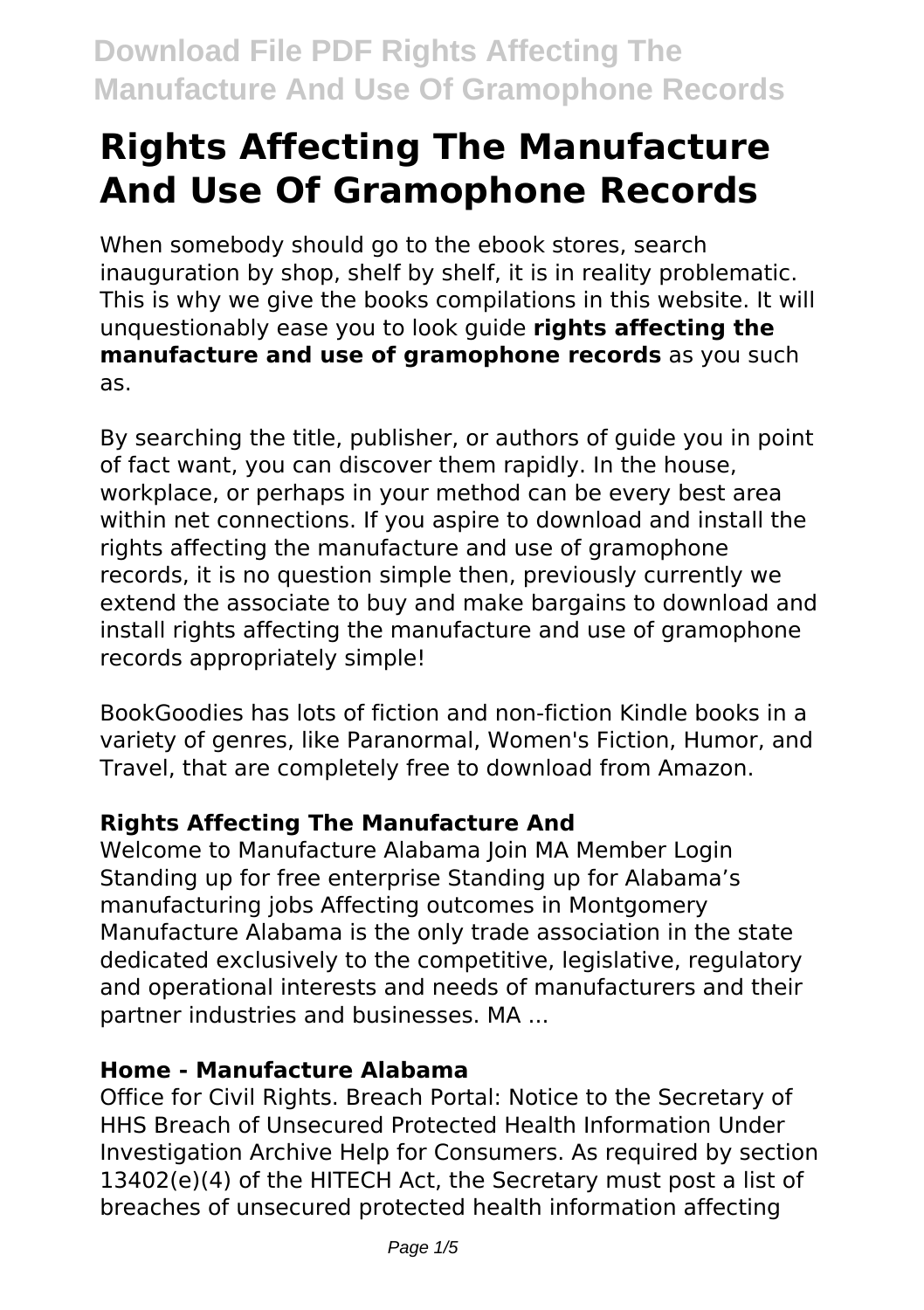500 or more individuals. The following breaches have been reported to the ...

#### **U.S. Department of Health & Human Services - Office for Civil Rights**

The TRIPS waiver refers to a proposal, advanced by the governments of South Africa and India, to the World Trade Organization to waive intellectual property rights protection for technologies needed to prevent, contain, or treat COVID-19 "until widespread vaccination is in place globally, and the majority of the world's population has developed immunity."

#### **WTO TRIPS Waiver for COVID-19 Vaccines | Johns Hopkins | Bloomberg ...**

Small‐batch production is used to manufacture a variety of custom, made‐to‐order goods. Each item is made somewhat differently to meet a customer's specifications. A print shop is an example of a business that uses small‐batch production. Mass production is used to create a large number of uniform goods in an assembly‐line system. Workers are highly dependent on one another, as the ...

#### **Factors Affecting Organizational Design - CliffsNotes**

Fe in the manufacture of NH 3; Pt in the conversion of NO and CO to N 2 and CO 2; Recall that collisions only result in reactions if the particles collide with enough energy to get the reactions started (i.e. to overcome the activation energy barrier). Also recall that activation energy corresponds to threshold energy.

#### **Factors Affecting Reaction Rates - CDLI**

the motivations of firms that seek to manufacture internationally; the key steps in the international location decision process; the most difficult problem in making an international location ...

#### **(PDF) Factors affecting location decisions in ... - ResearchGate**

To login to this service you now need a RealMe account. RealMe is a service from the New Zealand government and New Zealand Post that includes a single login, letting you use one username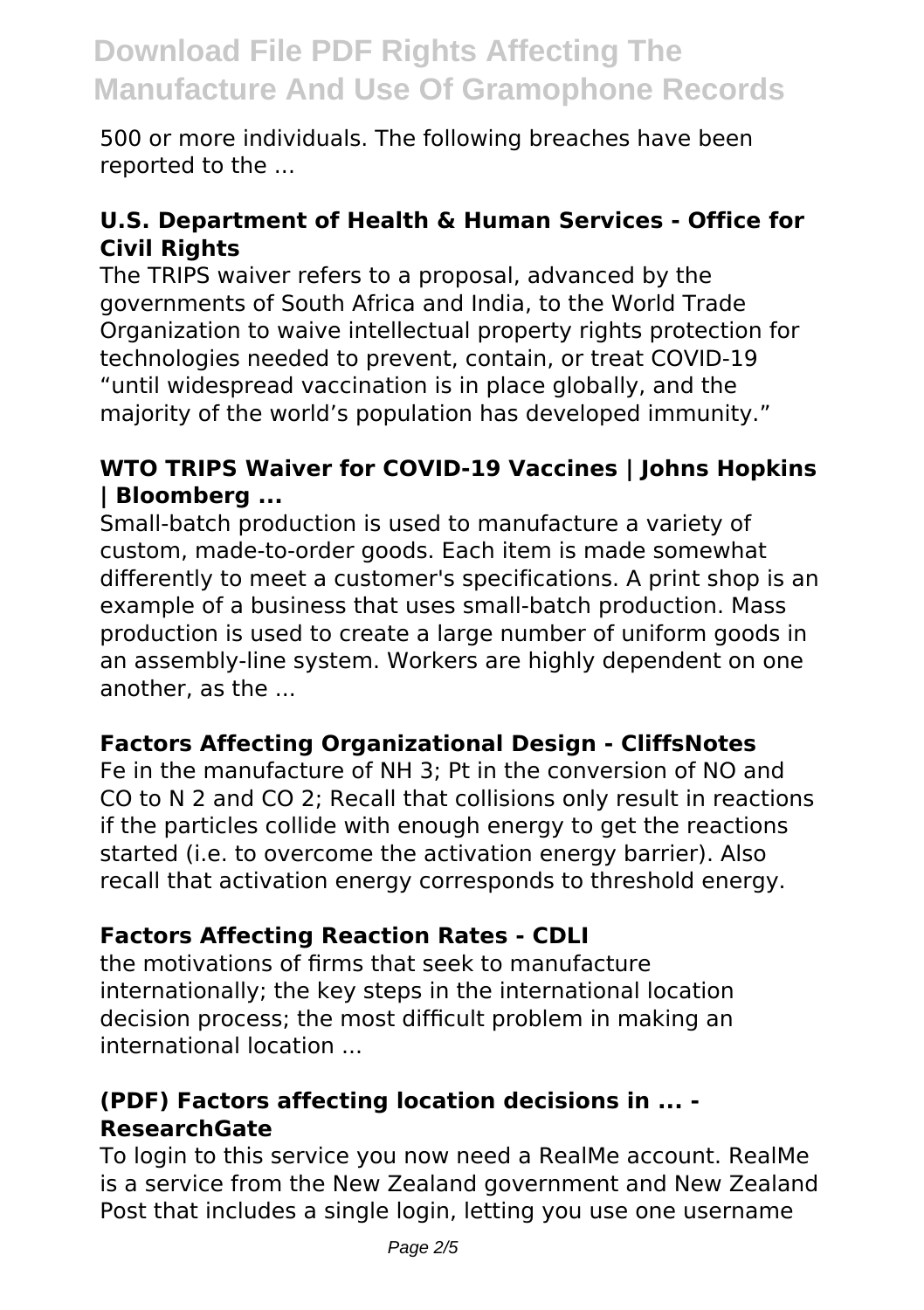and password to access a wide range of services online.. But there is much more to RealMe than just the convenience of a single login.. Get Verified. RealMe is also your secure online ID.

#### **GETS - Government Electronic Tender Service | Current Tenders**

Socio Cultural Factors Affecting Business Socio cultural factors have important influences in businesses today. These factors are about the attitudes and beliefs of consumers based on their preferences, environment, and social systems. Entrepreneurs must learn to closely monitor these socio cultural factors because they have a major impact on consumption of services and products. The

#### **Sample Essay on Socio Cultural Factors Affecting Business**

The manufacture of tablets by dry granulation method eliminates a number of unit operations but still include milling or micronization of drugs, weighing, mixing, slugging, dry screening, lubrication, and compression of granules into tablets. For successful manufacture of tablets using dry granulation, either the active ingredient or the diluent must have sufficient inherent binding or ...

#### **Manufacture of Tablets by Dry granulation method**

Need for higher fuel efficiency, weight minimization, environmental regulations and policies as well as customer demand forces the auto maker companies to focus on developing new materials and re designing of the existing one and selecting materials reasonably. All material industries plastics and polymer composites, as well as steel, aluminum, and magnesium, are operating to respond to the ...

#### **Materials Used in Automotive Manufacture and Material Selection Using ...**

COVID-19 closures are affecting the production of our license plates, tabs, and decals. This is causing significant delays in our ability to issue them to you. You may want to consider waiting to apply for a personalized or specialty plate. If you have a temporary permit expiring soon, you can visit a vehicle licensing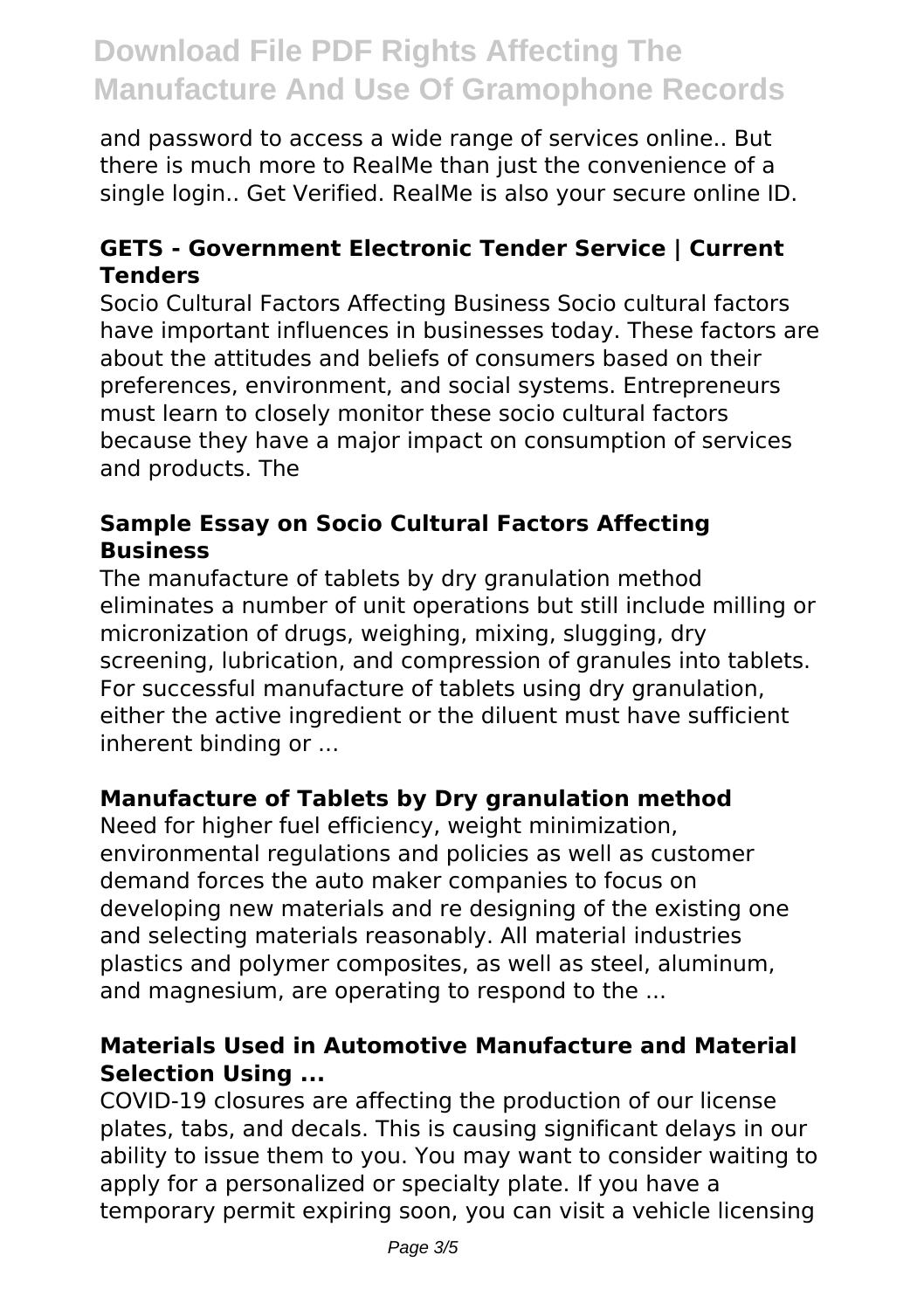office to get a new one.

#### **WA State Licensing (DOL) Official Site: Restored license plates**

With PDFelement 2022 latest, the user receives full control over his PDF files and gets to adjust anything from fonts to styles without affecting the original formatting of the document. The specific benefit here is that users can also edit scanned files, using the system's optical character recognition which makes documents searchable and selectable in more than 20 languages.

#### **PDFelement Download (2022 Latest)**

For existing product offerings, pinpointing opportunities for manufacturing process optimization may uncover opportunities to lower costs without unduly affecting a design's form, fit, and function. Optimizing designs for manufacturability can also help shorten production and distribution timelines.

#### **Design for Manufacturability - aPriori**

Regulations about indoor ambient emission levels affecting employees in the workplace. INTERNATIONAL REGULATIONS. Emissions standards for areas outside of North America. Not sure which solution fits your emission control needs? CONTACT OUR SALES TEAM . INTERACTIVE TOOLS. DESIGN DATABASE LOOKUP. Find the perfect design! With over 10,000 muffler designs, use this tool to find an emission control ...

#### **Welcome To Nett Technologies | Emissions Control Company**

ADVERTISEMENTS: Everything you need to know about factors influencing choice of distribution channel. Deciding or selecting channels of distribution is a strategic decision for any manufacturing or trading concern. The choice of channels depends on various factors. Usually, manufacturers consider which distribution channel would be objective and efficient. The selected channels must have ...